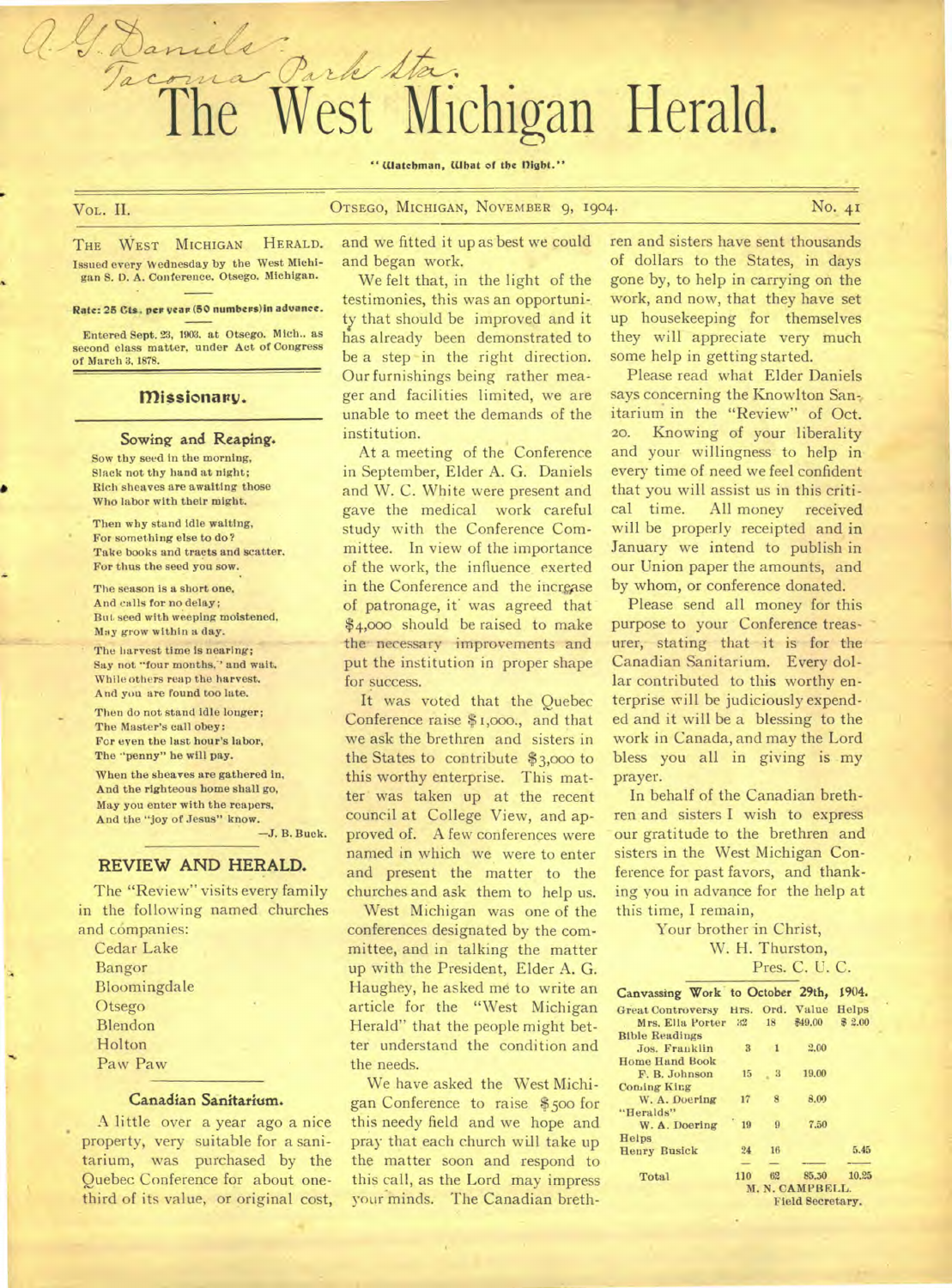# 2 THE WEST MICHIGAN HERALD. November 9, 1904

# October Tithe Report.

| Agnew                  | \$<br>63<br>20                   |
|------------------------|----------------------------------|
| Allegan                | 8 <sub>1</sub><br>8 <sub>I</sub> |
| Allendale              | 48<br>39                         |
| Ainger                 | 44 00                            |
| Bangor                 | 20 <sup>°</sup><br>$_{\rm OO}$   |
| <b>Battle Creek</b>    | 358<br>30                        |
| <b>Berrien Springs</b> | 56<br>O <sub>7</sub>             |
| Blendon                | 97<br>70                         |
| <b>Burlington</b>      | 6<br>93                          |
| <b>Carlton Center</b>  | 36<br>50                         |
| <b>Carson City</b>     | $^{27}$                          |
| Cedar Lake             | 37                               |
| Charlotte              | 93<br>37                         |
| Clifford Lake          | 103<br>43<br>26<br>2I            |
| Coldwater              |                                  |
|                        | 36<br>33                         |
| Decatur                | 90<br>47                         |
| Denver-                | 77<br>9                          |
| Diamondale             | $4^{2}$<br>43                    |
| Douglas                | 61<br>16                         |
| <b>Eaton Rapids</b>    | 96<br>IO                         |
| Edmore                 | 4 <sup>2</sup><br>77             |
| Fremont                | 38<br>45                         |
| Frost                  | 95<br>$\ddot{4}$                 |
| Glennwood              | 15<br>$\rm I\ I$                 |
| <b>Grand Rapids</b>    | $90^{\circ}$<br>35               |
| Grandville             | $27^{2}$<br>40 <sup>°</sup>      |
| Greenville             | 80<br>135                        |
| Homer                  | 97<br>15                         |
| Individuals            | 24<br>$4^{2}$                    |
| Kalamazoo              | 99<br>42                         |
| Kent City              | 7S<br>$^{24}$                    |
| Kinderhook             | $7^{2}$<br>II                    |
| Lakeview               | 30 <sup>°</sup><br>OO            |
| Lowell                 | 70<br>15                         |
| Lyons                  | 60<br>$\overline{7}$             |
| Maple Grove            | $_{\rm oo}$<br>52                |
| Medical Dept.          | 400                              |
| Mendon                 | 18<br>55                         |
| Monterey               | 69<br>100                        |
| Mt. Pleasant           | 50<br>9                          |
| Otsego                 | 20<br>240                        |
| Orange                 | 66<br>cg                         |
| Palo                   | 66<br>13                         |
| Potterville            | 68<br>$\circ$                    |
| Quincy                 | 68                               |
| Rothbury               | 34                               |
| Sand Lake              | 23<br>$\circ$                    |
| Shelby                 | 23<br>13                         |
| Trufant                | 38<br>33                         |
|                        | 12<br>IO                         |
| Urbandale              | $\overline{a}$<br>OO             |
| Vermontville           | 24<br>00                         |
| West Leroy             | 28<br>13                         |
| Wright                 | 75<br>IO                         |
| Total                  | \$2,668 73                       |

# From The Field.

#### HASTINGS CHURCH.

We had a very interesting missionary convention on Sabbath, October 29th. Ten were present, and the majority expressed themselves willing to take hold and do what they could toward the spreading of the Gospel of the Kingdom throughout the world.

Though few in number we praise the Lord, that his blessing and promises are to the "little flock.'

> PERCY WINSLOW, Clerk.

# GOODWELL.

We have had a good interest and attendance ever since we came to this place. Thus far we have held seven public services. There were no 'Sabbath-keepers around here when we came. Now there are five and others are interested.

We held meetings in the school district joining this before we came here. We believe the Lord directed us to this place. The people come from the former place to attend the meetings. We ask our brethren and sisters to pray for us•

> A. L. EVANS. JAMES THORP.

Editor West Michigan Herald: You can chronicle the Blendon church, with which Mrs. Bourdeau and I have recently spent three days in earnest and most agreeable labor, as having a clean record, so far as patronizing the "Review" is concerned.

All the families of that church that did not take the "Review" subscribed for it; and even a non-Sabbath-keeper who heard the plea in favor of the "Review," and testimonies that followed it in an excellent social meeting, said, "1 too, want the paper for one year." And let the good work go on, both among believers and unbelievers.

D. T. BOURDEAU.

#### GRAND RAPIDS.

Our brethren and sisters may be interested to hear that we are newly located on the ground floor of the same building in which we were formerly. It is better and is also cheaper. The way opened suddenly and plainly for us. The Master cares for all these things.

I am now working in about twenty families. I find working with souls to be work that must be BROADLY and DEEPLY done. There must be a genuine change in people's characters and it must be wrought by the Master. I hope to do some thorough and sure work for eternity.

I am working some with the "Family Bible Teacher" and find it fills a place in the work when used judiciously.

One soul is as precious as another. Some do not know what they are missing. Let us hold on to every soul with whom God brings us in contact until we know there is no more we can do.

MABEL JAFFRAY.

### **Educational.**

The Sabbath-school at Sand Lake held a "Harvest Ingathering" service October 30. We had an interesting program, in which the children and youth took part. The collection amounted to \$1.65, and they decided to send it to the Haskell Home.

The young people manifest a good interest in their meetings. At present we are studying about the New Jerusalem.

MRS. T. 0. FIELD.

#### CEDAR LAKE.

The Cedar Lake Sabbath School held a Harvest Ingathering service Sabbath, October 22, at which an offering of \$8.82 was made for mission work. A fine program was given in which the children took part, and the students from the Academy also rendered valuable assistance. The room was beautifully decorated with plants, ever-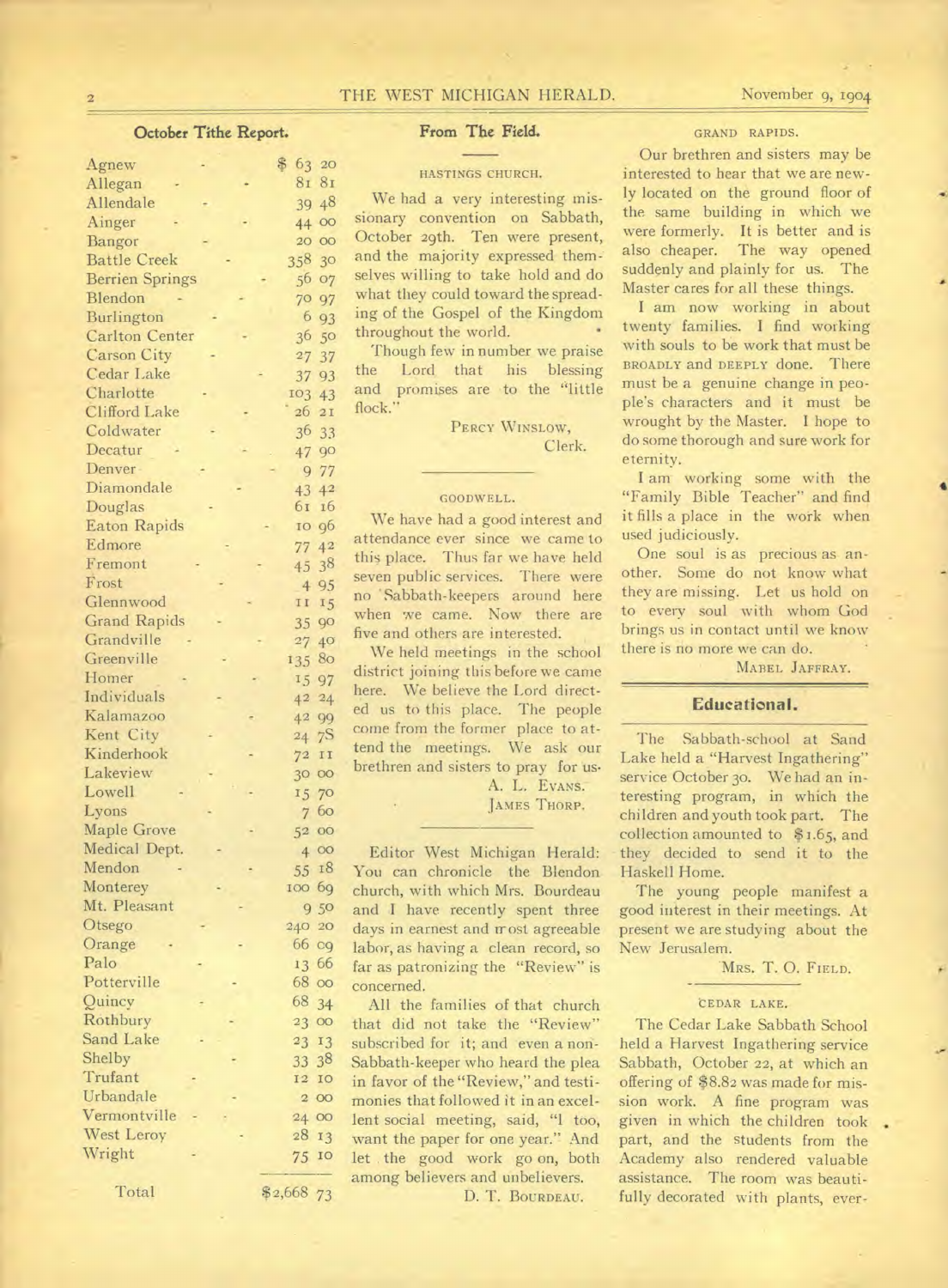# November 9, 1904. THE WEST MICHIGAN HERALD.

greens and bitter sweet, and presented a pleasing picture. As the children brought in samples of the harvest of the year, such as nuts, grains and vegetables, and placed them upon the table and among the decorations, our hearts were again called to the goodness of our Heavenly Father in so bountifully supplying us with the blessings of the year.

One interesting feature was a nature study by Brother G. I. Avery on buds. He had a variety of buds to illustrate the talk from which he drew many timely spiritual lessons.

# Cedar Lake Academy News.

The students of the home were entertained by Mrs. Thompson and daughters at their residence Saturday evening, Oct. 29. They all report a very pleasant time.

A new one and one half horse power gasoline engine has recently been enstalled on the farm. It is much appreciated as it supplies the large amount of water needed which was impossible with the wind mill.

The work at the Academy is progressing. The first month of school closed last week with the students working hard. The farm has been blessed with good crops, and the prospects are bright for a good school year. The school session is from  $7:45$  to  $12:15$ , giving the afternoon for industrial work.

One student was heard to remark "I have only been here three weeks and I see there is a difference between the schools of the world and the Christian school." There certainly is a difference. If all our young people realized this, and would heed the call that is coming to us to enter such schools, they would see too "there is a difference."

Three full-blooded Buff Orpingtons were recently received from Elder A. G. Haughey for the academy. These are much appreciated not only for the value of the fowls, but because the gift shows a substantial interest in the school on the part of the donor.

The students have improved the time alloted them for industrial work, and the potatoes, beans, carrots, sugar beets, onions etc. are all harvested. There are yet five acres of corn to be husked.

The beans were thrashed Friday forenoon, and for a while the yard in-front of the barn was a dusty, noisy place. Many hands made light the work, and soon the work was done with the result of 109 bushels of beans.

A meeting of the school board was held Wednesday, Oct. 26. Elder A. G. Haughey, W. E. Videto, Fred Brink, and Prof. J. G. Lamson were present. W. E. McCurdy and E. L. Olmstead of this place were asked to become members of the board to fill two vacancies caused by the resignation of the trustees, B. A. Wolcott and J. G. Lamson. Other matters relative to the interest of the school were considered. Elder Haughey was chosen chairman of the board to fill the unexpired term made vacant by the resignation of Prof. Lamson.

# **Medical.**

# **Report of Medical Work for October.**

| <b>Examinations complete</b> | 15             |
|------------------------------|----------------|
| Prescriptions                | 84             |
| Medical Call                 | 67             |
| Consultations                | Q <sub>2</sub> |
| Treatments given             | 232            |

October has been our busiest month. Each month has brought us more work than the preceding month.

DR. PATIENCE S. BOURDEAU, Grand Rapids.

#### **Care of the Body.**

"Know ye not that ye are the temples of God." I Cor. 3:16. A proper care of the body is a duty that we not only owe to ourselves, but to God.

The Lord desires that we have strong, healthy bodies, and we cannot do a good thorough work for Him if we are suffering with some disease. We realize that much has already been said in our several periodicals along this subject, but we believe there is much more to be said and done, and that the subject should ever be kept before our people: to that end the writer purposes to undertake a series of articles of "How to Care for the Body," which we trust will be helpful in the home and for the individual.

One important thing to consider in relation to the care of the body is the CLOTHING, and especially at this time of the year when we are experiencing so many sudden changes in the . weather. Many diseases could be traced back to "having taken cold" some time in the past weeks; may be months. And most of the so-called colds are contracted by wearing improper clothing.

The question of how much and what material should be worn might be considered. The poisons of the body are partly eliminated through the pores of the skin and if too little clothing is worn the outlet surface is blanched and the internal organs are congested. While on the other hand too much clothing over burdens the body.

There are a few things that should be remembered. Keep the feet well protected from dampness. Warm woolen stockings should be worn, and comfortable shoes with low heels. Woolen underwear should be worn in cold weather, and all clothing should be so adjusted that there will be no heavy weights about the waist. Let the skirts be buttoned to a comfortable waist so that the weight will rest upon the shoulders. This may mean a little work, but it will pay in comfort and health.

It is painful to see some of our young ladies with thin shirt waists without proper undergarments at this time of the year, and with their clothing so tight and uncomfort-